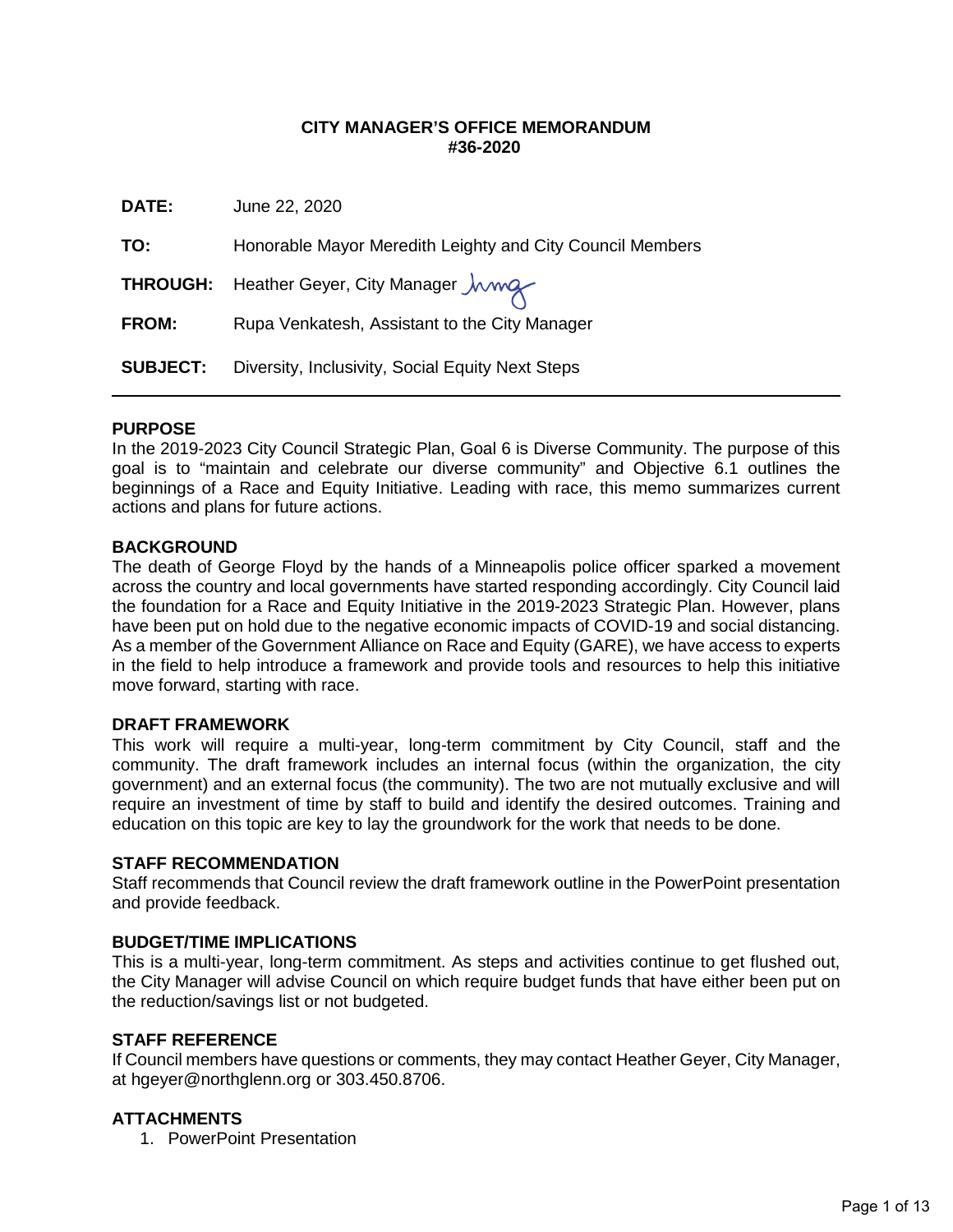Attachment 1



## **DIVERSITY, INCLUSIVITY, SOCIAL EQUITY NEXT STEPS**

**City Council Regular Meeting June 22, 2020**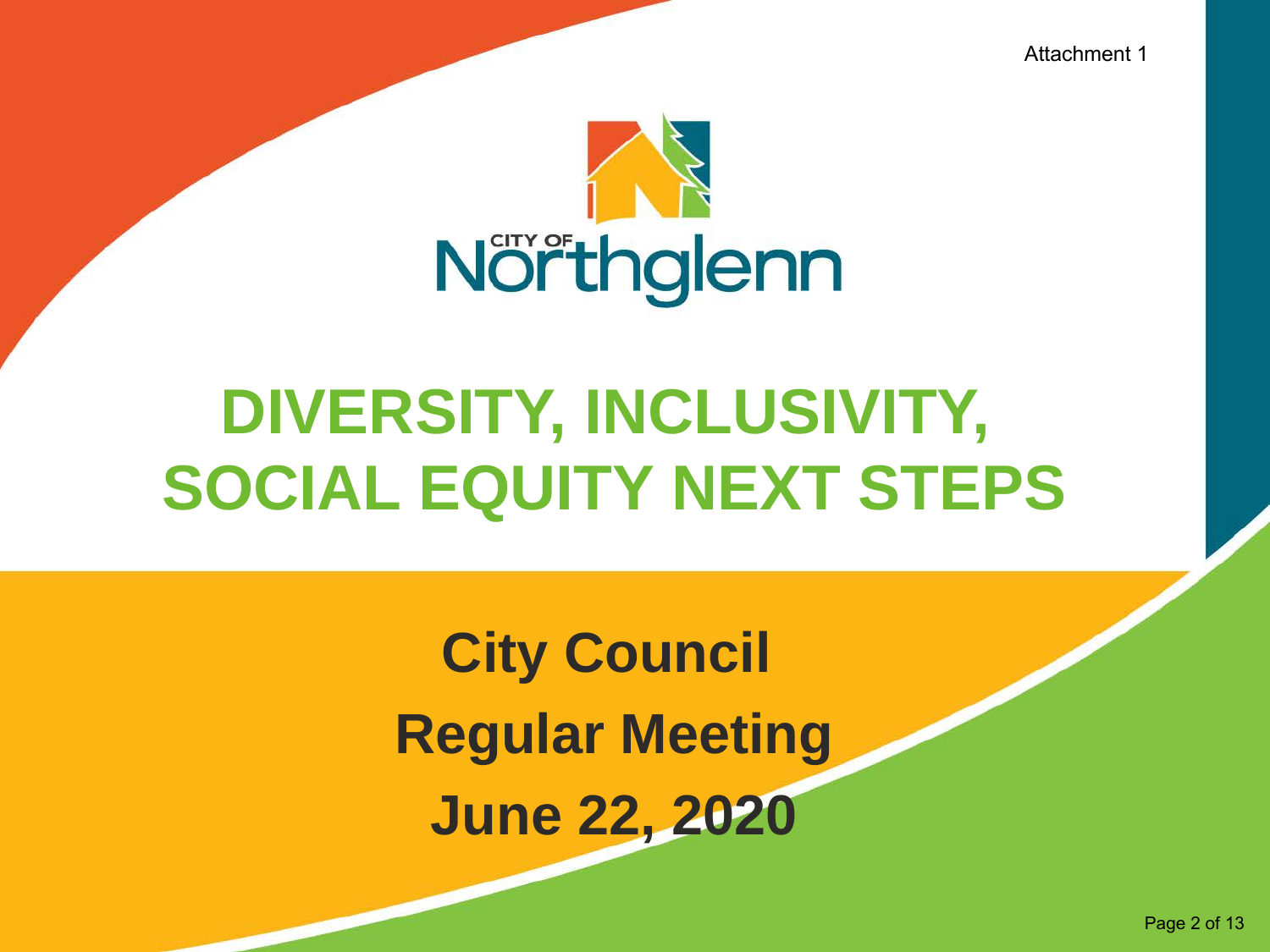

## **STRATEGIC PLAN 2019-2023**

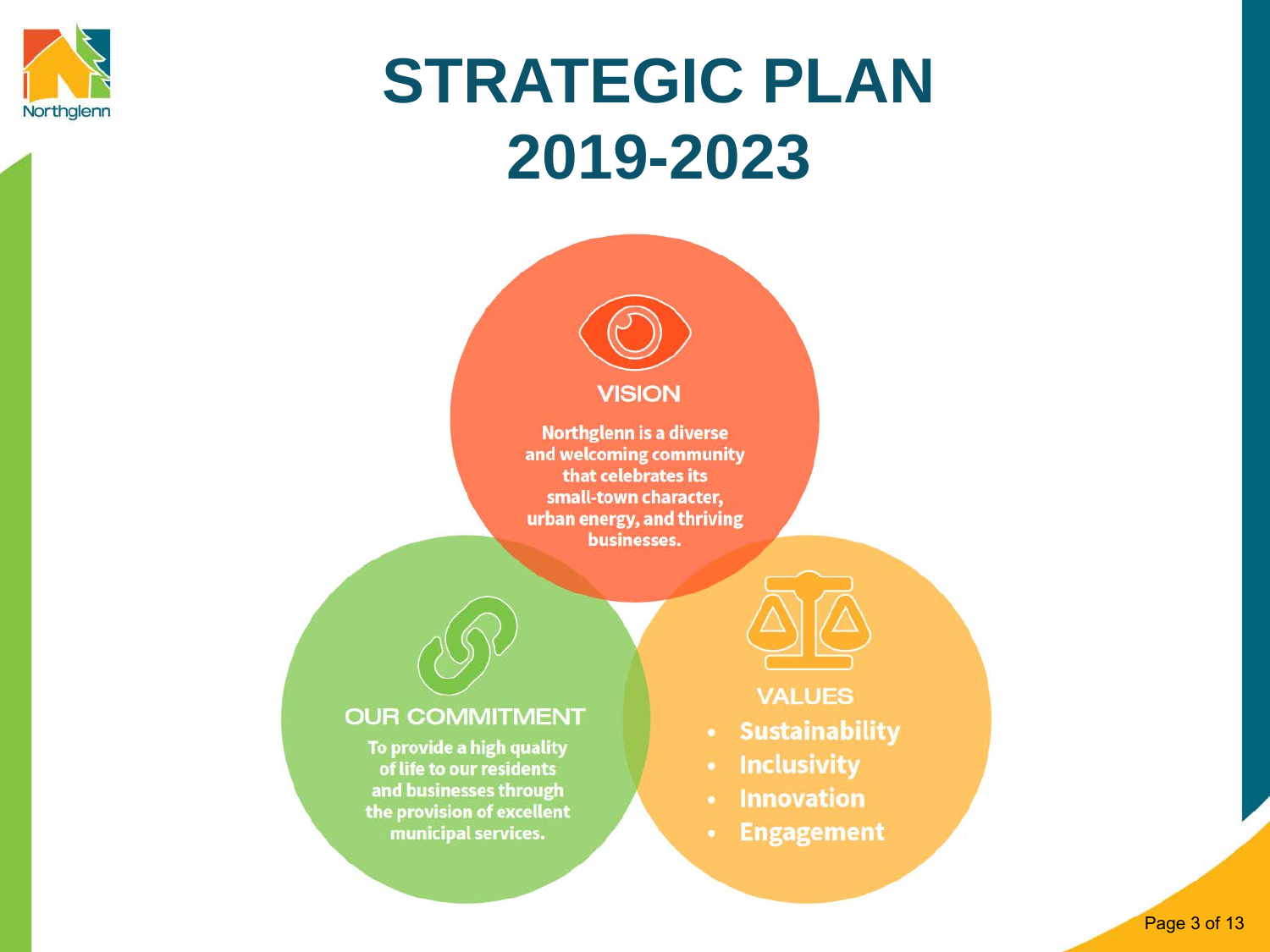

## **COUNCIL STRATEGIC GOAL 6**



### **GOAL DEFINITION:**

**Maintain and** celebrate our diverse community.

### **ACTION PLAN**

- **Race & Equity Initiative**  $6.1$ 
	- · Join the Government Alliance on Race & Equity, Q3 2019
	- Identify funding for Race & Equity Initiative in 2020 Budget, Q4 2019
	- Coordinate development of a Race & Equity Task Force, 2020
	- Develop race and equity focus areas and work plan, 2020/2021
	- Conduct microaggression training for elected officials, as well as board and commission members, 2020
	- Conduct mandatory microaggression training for staff, 2020



Page 4 of 13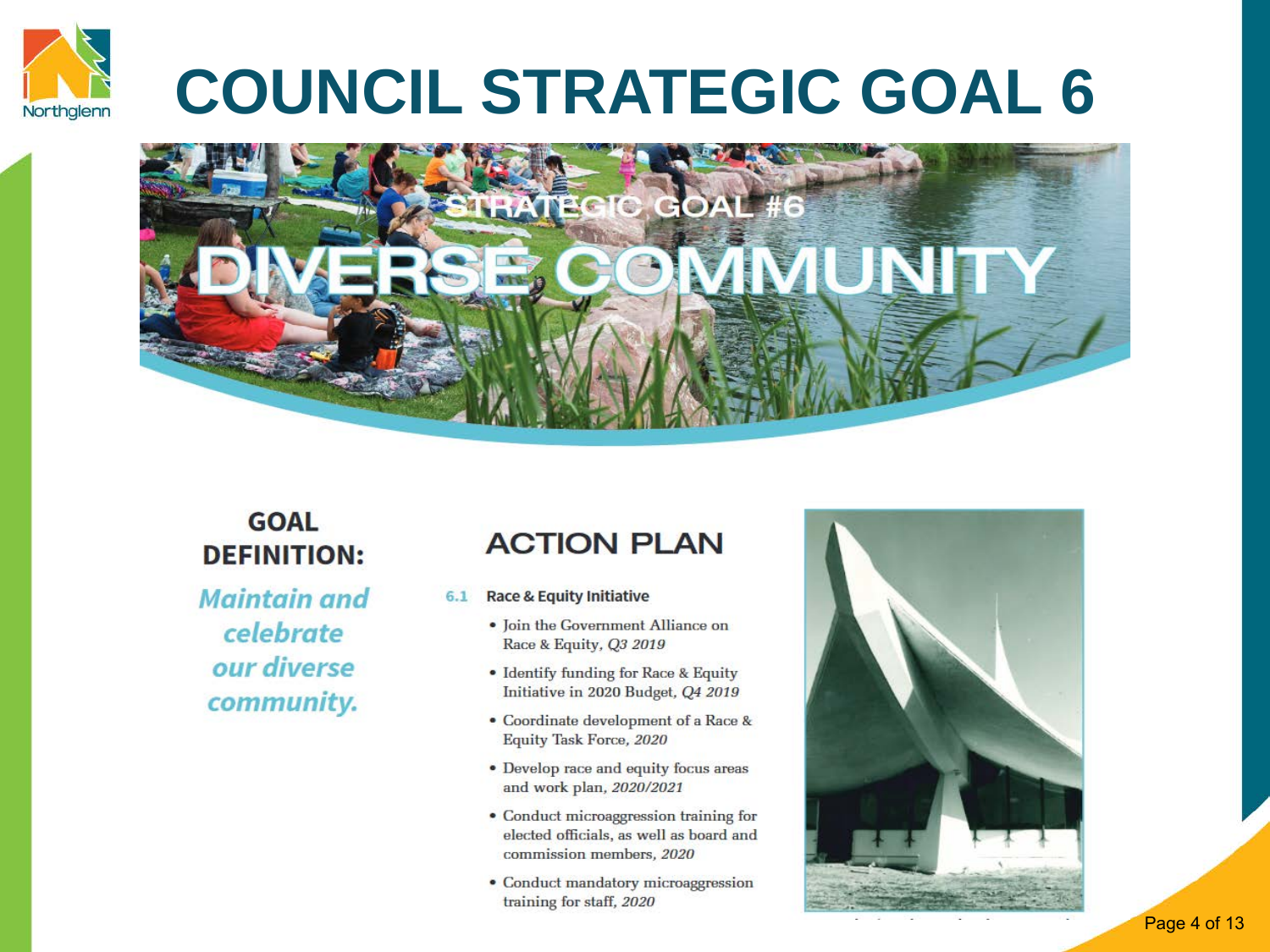

### **Across the country,** governmental jurisdictions are:

Making a commitment to achieving racial equity

Focusing on the power and influence of their own institutions

Working in partnership with others

When this occurs, significant leverage and expansion opportunities emerge, setting the stage for the achievement of racial equity in our communities.

*Source: GARE Advancing Racial Equity & Transforming Government Resource Guide*

Page 5 of 13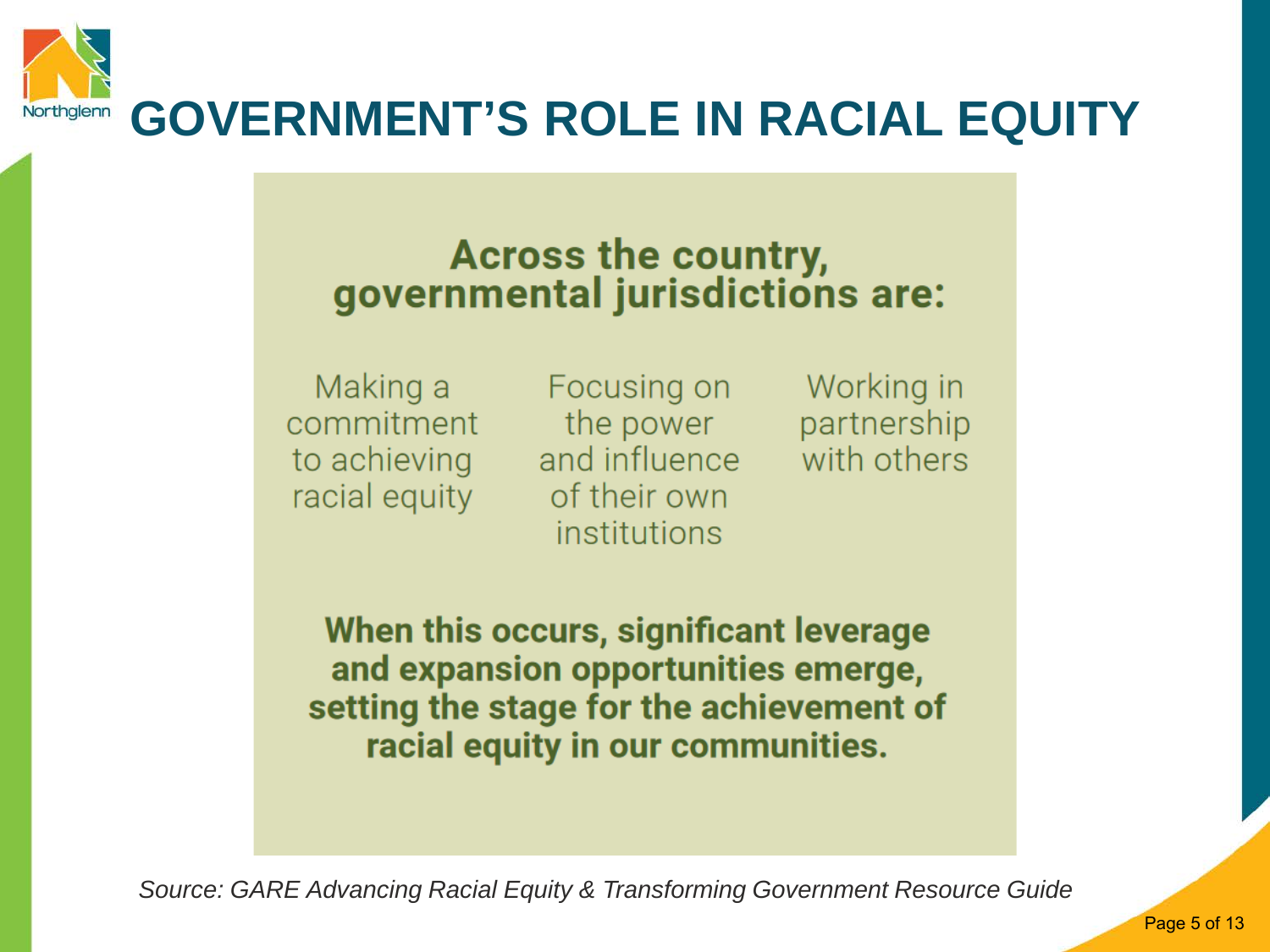

### **WHY LEAD WITH RACE?**

*The Alliance leads with race, with the recognition that the creation and perpetuation of racial inequities has been baked into government, and that racial inequities across all indicators for success are deep and pervasive. We also know that other groups of people are still marginalized, including based on gender, sexual orientation, ability and age, to name but a few. Focusing on racial equity provides the opportunity to introduce a framework, tools and resources that can also be applied to other areas of marginalization.* 

*Source: GARE Website<https://www.racialequityalliance.org/about/our-approach/race/>*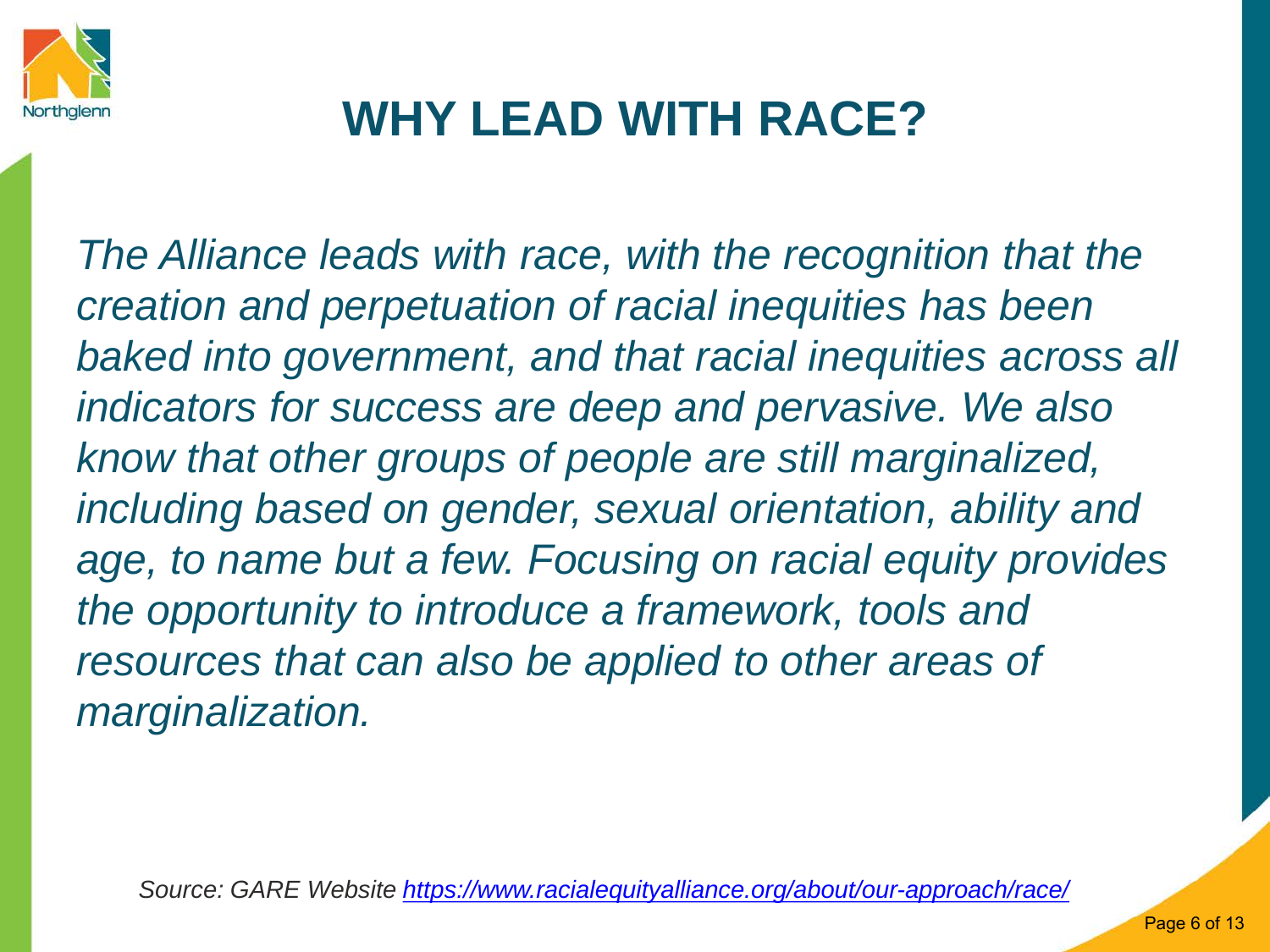

## **WHY LOCAL GOVERNMENT?**

- *From the inception of our country, government at the local, regional, state and federal level has played a role in creating and maintaining racial inequity. A wide range of laws and policies were passed, including everything from who could vote, who could be a citizen, who could own property, where one could live and more. With the Civil Rights Movement, laws and policies were passed that helped to create positive changes, including dealing with explicit acts of discrimination.*
- *Many current inequities are sustained by historical legacies and structures and systems that repeat patterns of exclusion. Consider how schools are funded and the relationship of racial and economic segregation in housing. Systems and structures create and perpetuate resource and opportunity gaps that show up as achievement gaps.*
- *Local and regional government has the ability to implement policy change at multiple levels and across multiple sectors to drive larger systemic change.*

*Source: GARE Website<https://www.racialequityalliance.org/about/our-approach/government/>*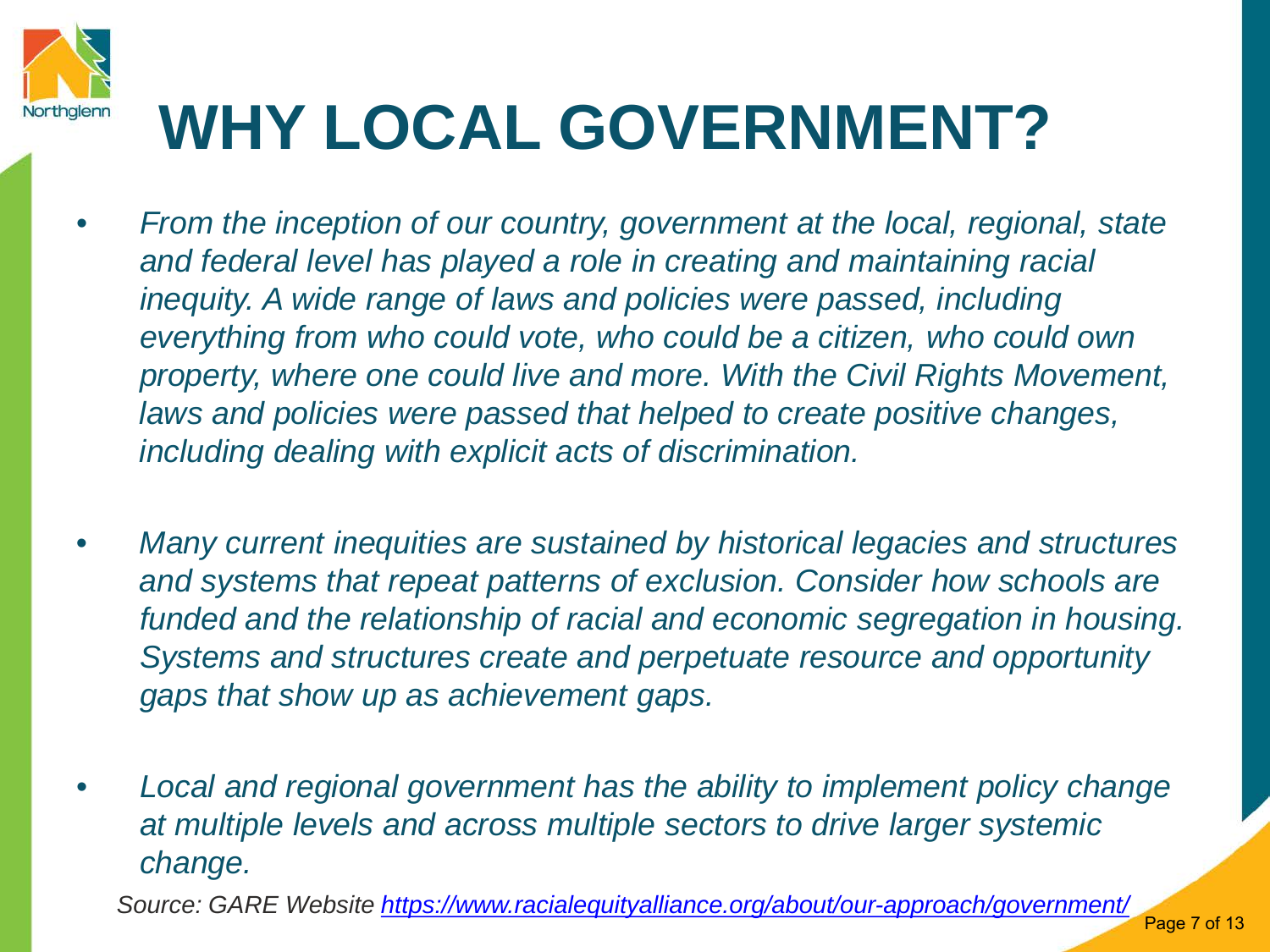

# **DRAFT FRAMEWORK**

- Multi-year, long-term commitment
- Intentional and strategic work
- **Internal and External**
- 3 Phases
	- 1. Start the Conversation
	- 2. Delve Deeper
	- 3. Implement Change
- \* New Action Item not yet discussed with Council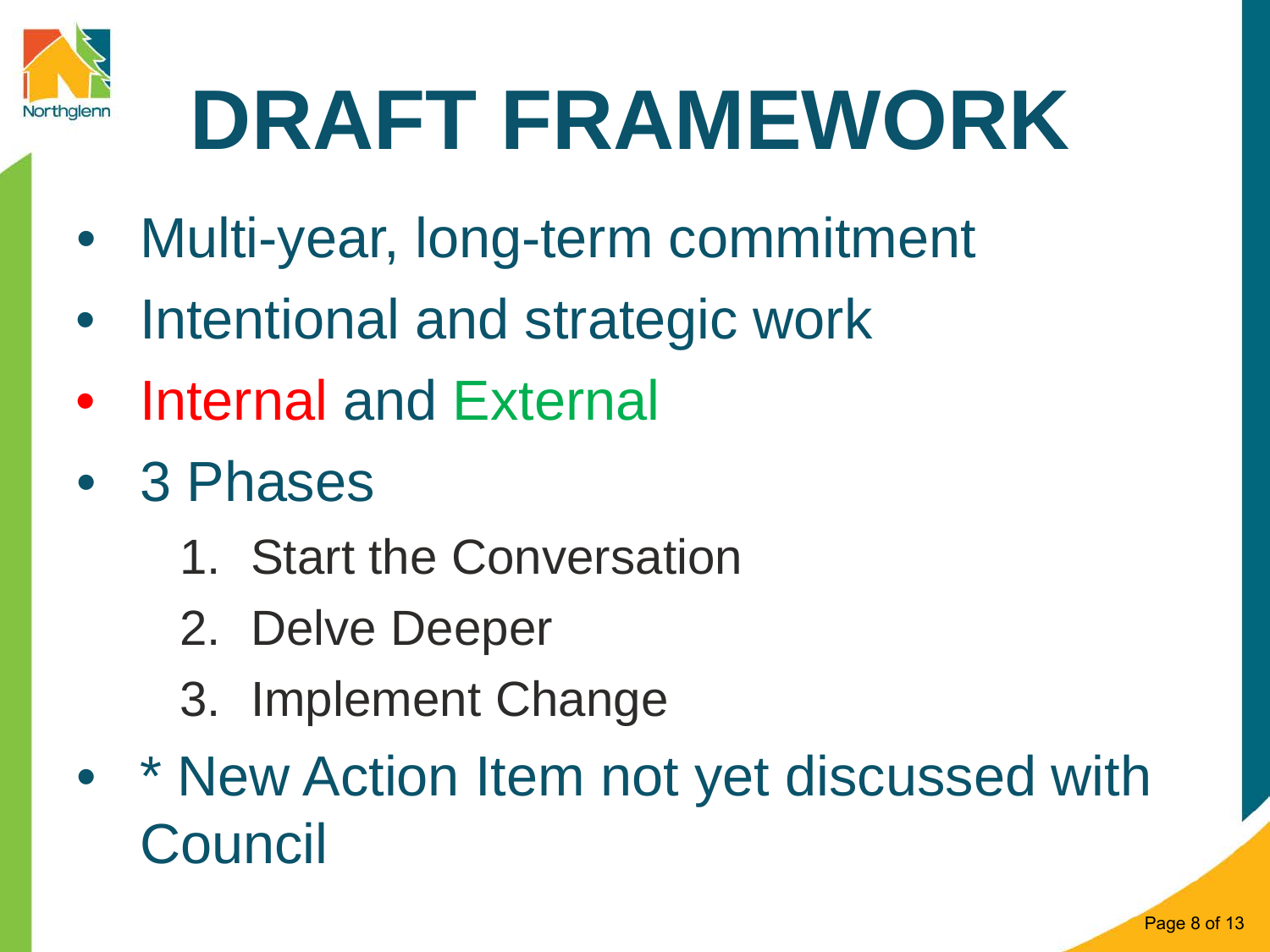

## **START THE CONVERSATION**

### • **INTERNAL**

- Joined Government Alliance on Race and Equity (GARE)
- Received NLC 2020 Diversity Award (March 2020)
- Equity Foundations Training through USDN and GARE\*
- Hiring Human Resources Director/Chief Diversity Officer
- Coordinating Implicit Bias training for City Council within 90 days
- Create a Diversity, Inclusivity, and Social Equity Committee\*
	- Lead with race based on GARE model

### • **EXTERNAL**

- Mayor Leighty's Statement
- Council discussion on Black Lives Matter/Stand Against Racism banners
- PD 360 Assessment engagement efforts (working with GARE on next steps)
- My Brother's Keeper Pledge
- Draft Resolution to promote racial equity work by Council (July 6 Study Session)\*
- "What Does Your Ideal Community Look Like"\*
- Youth Commission Engagement
- City Website landing page
- Identify community leaders, organizations, and faith leaders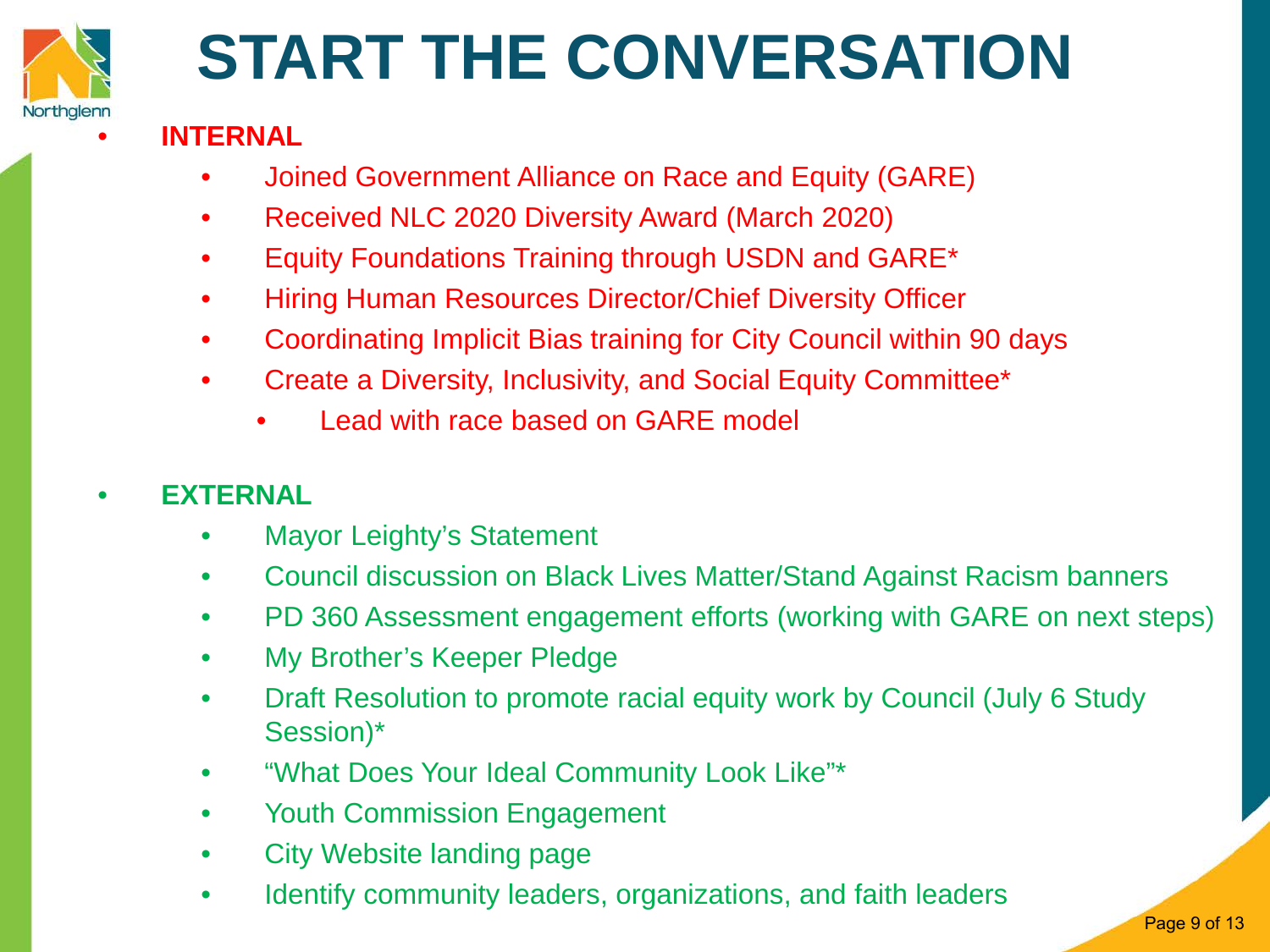

- **1. REVIEW** your police use of force policies.
	- PD 360 Assessment by BerryDunn

**2. ENGAGE** your communities by including a diverse range of input, experiences, and stories in your review.

- July 10 Final Report made available to public to include virtual bulletin board
- July 22 Presentation to City Council
- July 29 Telephone Town Hall

**3. REPORT** the findings of your review to your community and seek feedback.

**4. REFORM** your community's police use of force policies.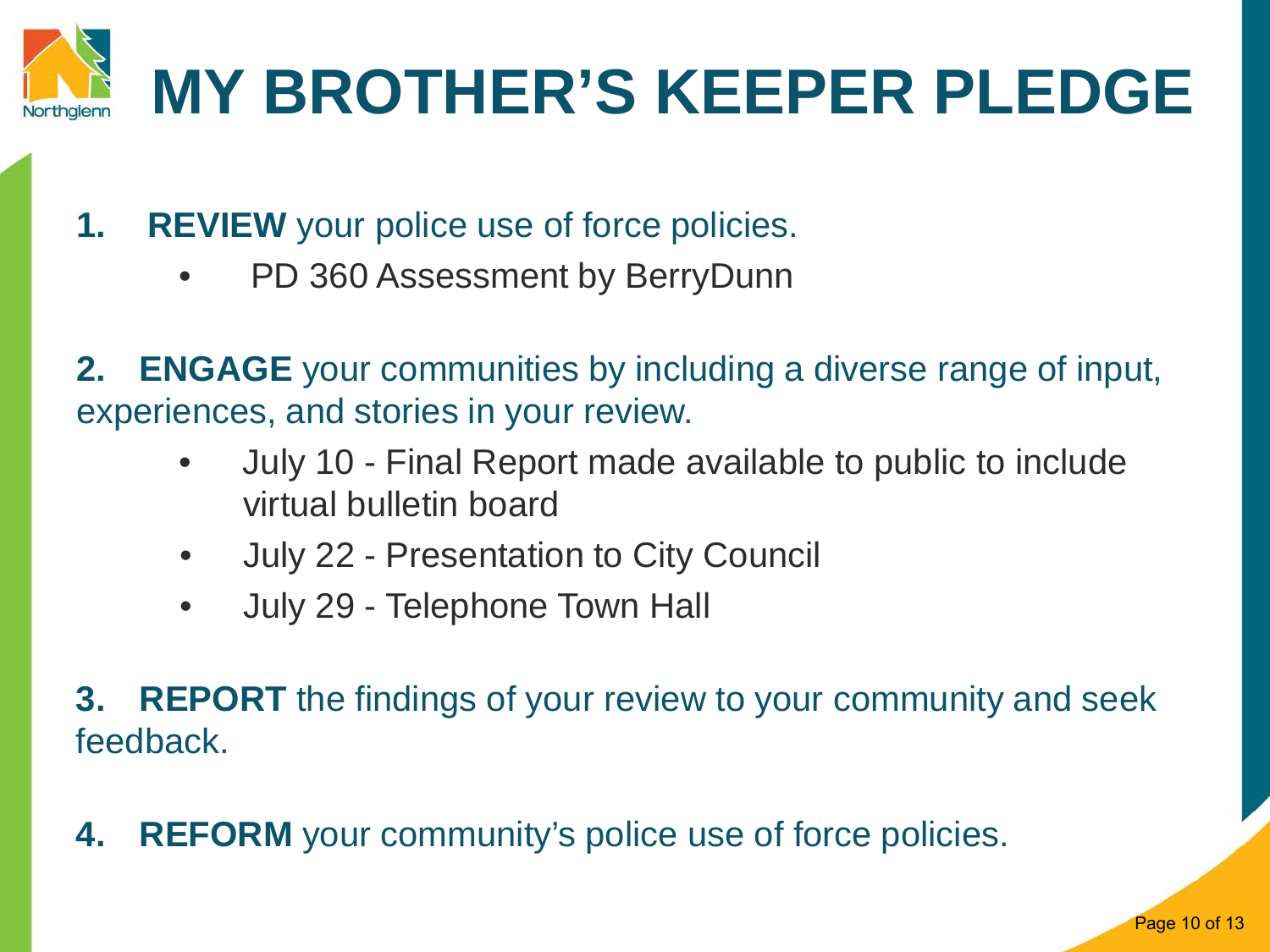

## **DELVE DEEPER**

- **INTERNAL** 
	- Identify PD Assessment priorities moving forward
	- Coordinate microaggression or other training for staff, Council, Boards and Commissions
	- Development of an Equity Toolkit (multi-year plan to be developed)\*
		- Program audit of existing programs
		- Any new programs to be assessed using toolkit
- EXTERNAL (these are ideas we have heard from Council/staff)
	- Partner with Anythink Library for educational series, scholarship program, leadership program
	- Identify facilitator to lead Community Listening Tours
	- Creation of a Community Task Force/Board
	- Community Dinner\*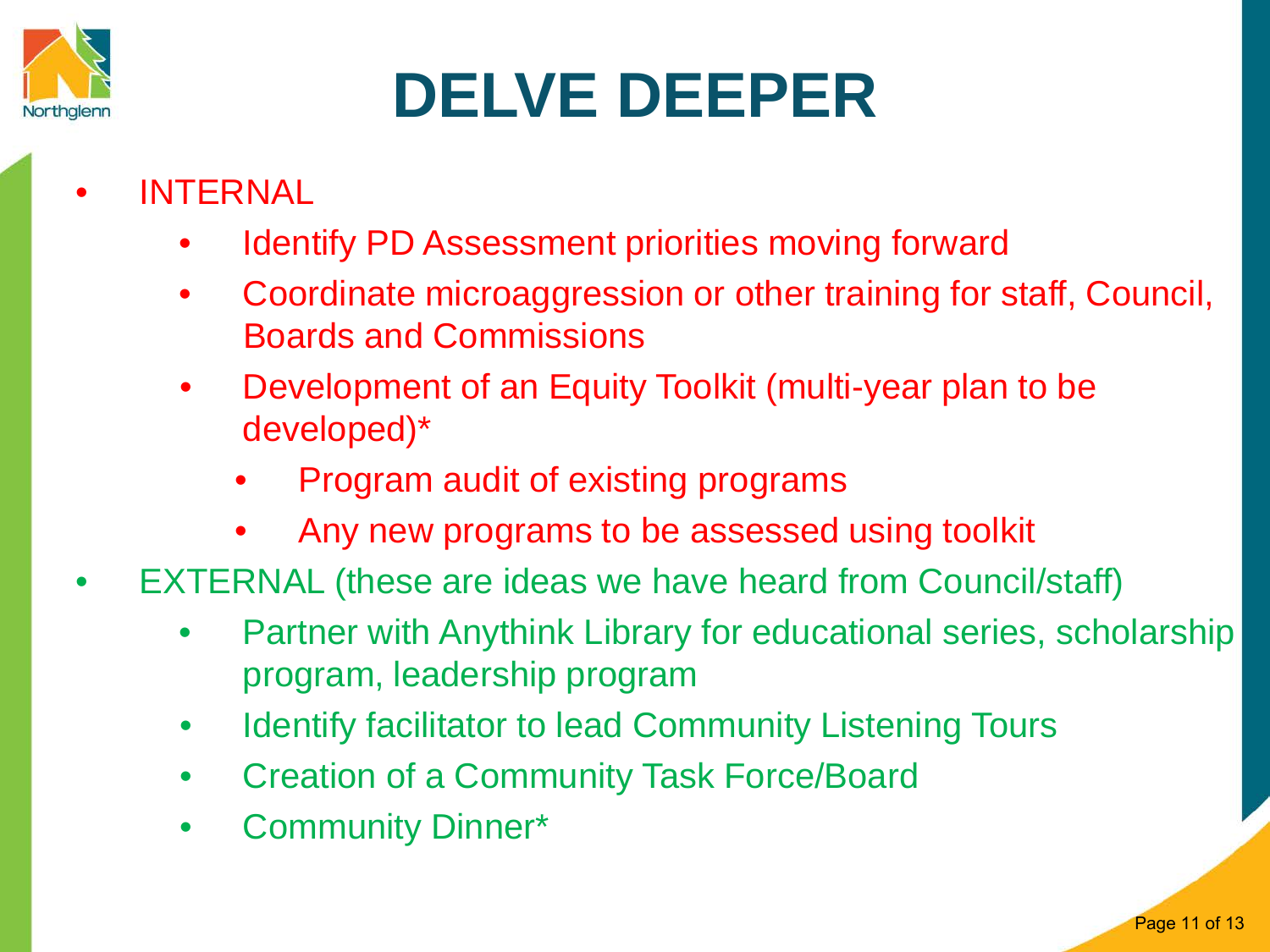

## **IMPLEMENT CHANGE**

- Permanent policy changes
- Creation of a Diversity Advisory Board (if necessary)
- Implement other needed changes based on community and internal feedback